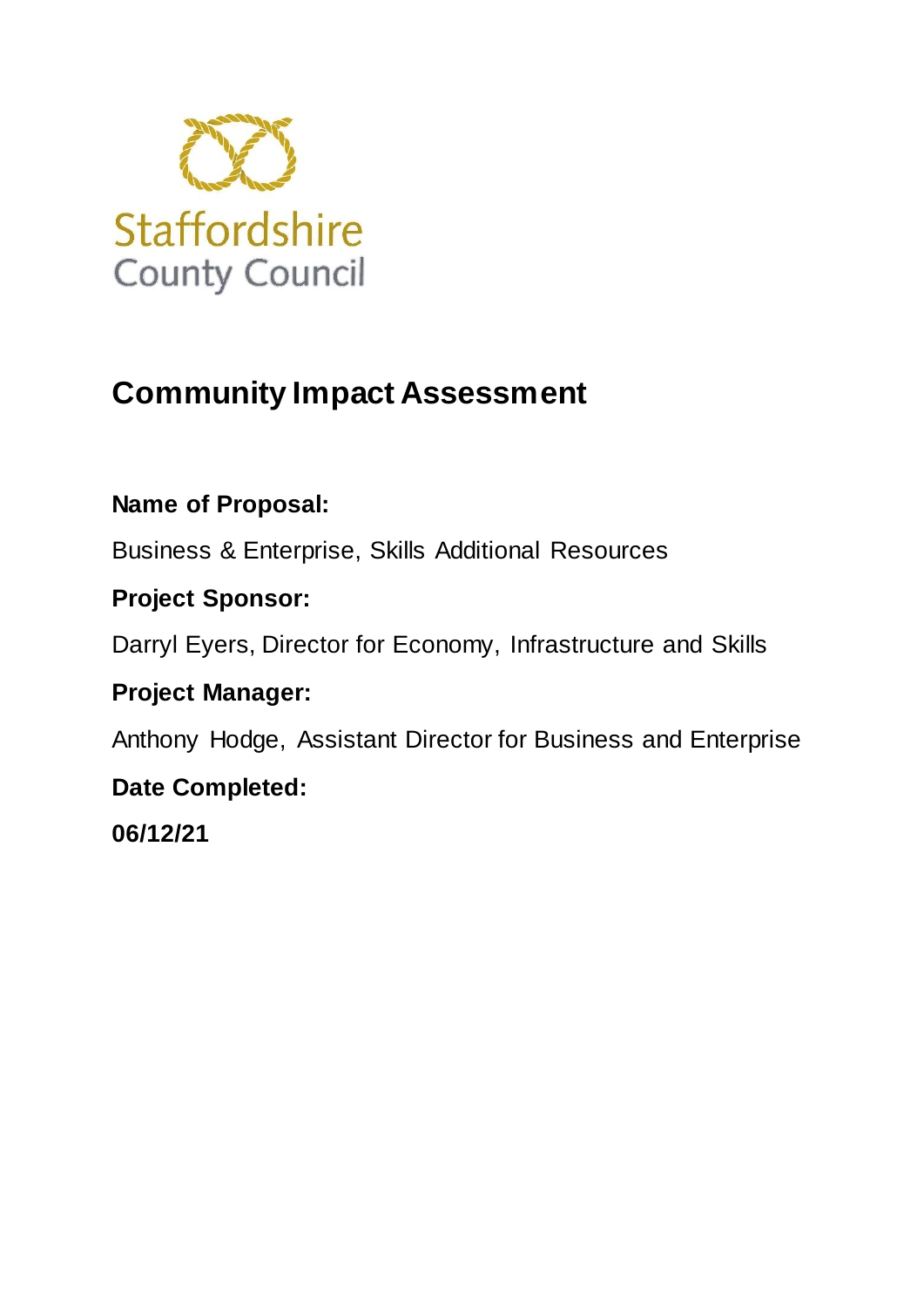### **Completing a CIA**

- A CIA will help you to identify the potential **impacts, risks and benefits** of your proposed policy, service or project. Doing this at an early stage enables engagement and research to be undertaken to identify actions that will either **lessen the risk** or **maximise the benefits**. The assessment will also help you to identify mitigating factors whereby risks may be balanced out to an extent by the benefits.
- This template should be used to support the development of a proposal during the **planning stage**, therefore supporting the council's approach of [Achieving](http://www.intra.staffordshire.gov.uk/newwayworking/Commissioning/Commissioning.aspx)  [Commissioning Excellence.](http://www.intra.staffordshire.gov.uk/newwayworking/Commissioning/Commissioning.aspx)
- A good CIA will involve input from more than one person. A **Project Team** should be identified with different, but relevant expertise to ensure that a full range of views are considered.
- **Engagement and/or consultation** should take place with appropriate and representative groups of people that are most likely to be affected. This must then be used to help shape the design/outcomes of the project. Please note that due to the publication of CIAs, it is advisable not to record personal details of members of the public, such as names or addresses.
- **Once completed,** the main findings from your CIA should be transferred to the **'Checklist and Executive Summary'** template. Then both documents need to be approved/signed off by the appropriate people. Depending on the size of your project, this could be your manager, project lead, sponsor or SLT.
- For CIAs that are going to **Cabinet**, only the **'Checklist and Executive Summary'** will be uploaded as part of the **Cabinet Papers**. The full CIA document will be uploaded as a **Background Paper**.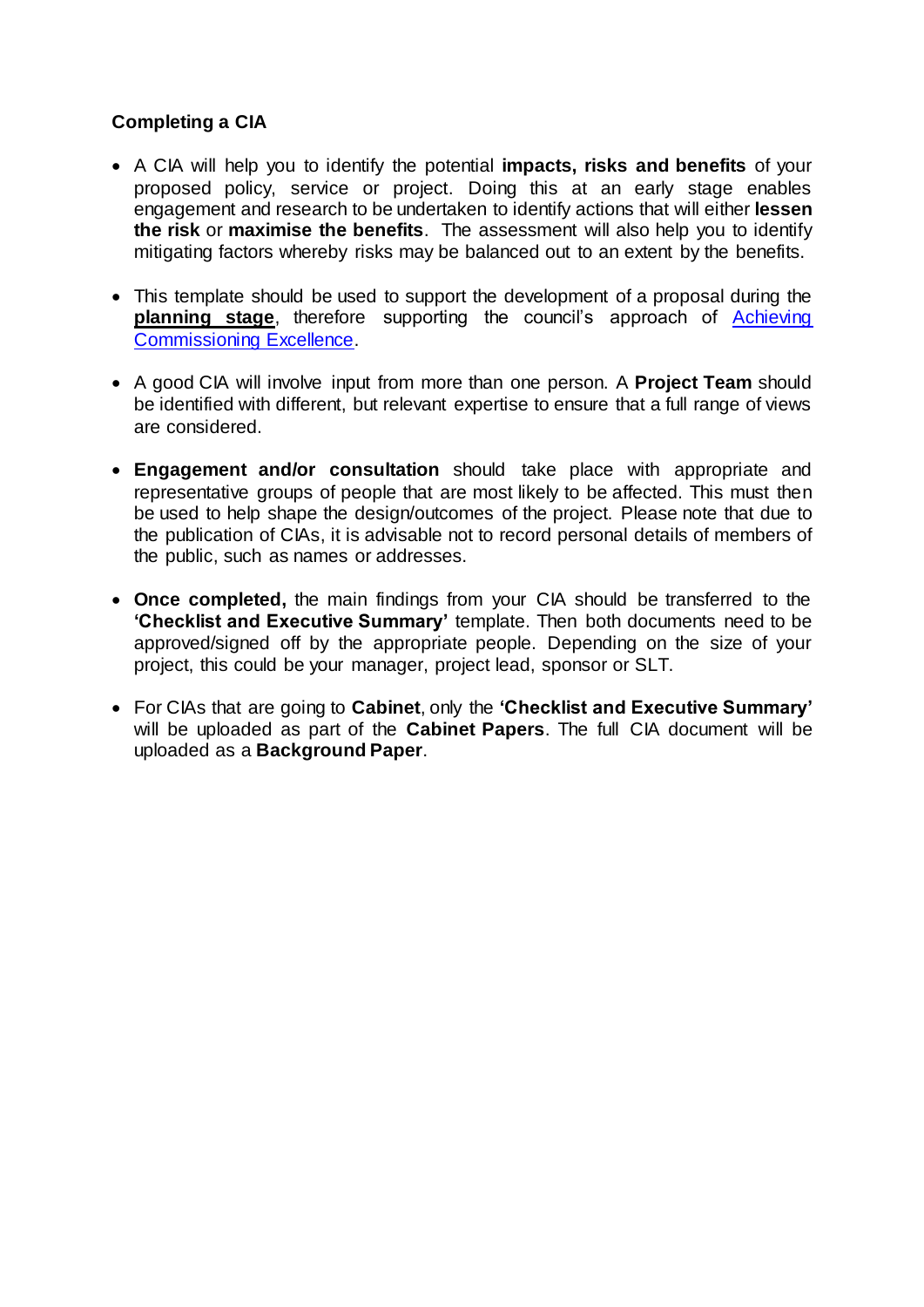### **Completing the CIA Template**

This table describes what is required when completing the key sections of your assessment.

| <b>Which groups</b><br>will be affected                                                                                                                                                                                                                                                                                                                                                        | <b>Benefits</b>                                                                                                                                                                                                                                                                                                                                                                     | <b>Risks</b>                                                                                                                                           | <b>Mitigations /</b><br><b>Recommendations</b>                                                                                                                 |
|------------------------------------------------------------------------------------------------------------------------------------------------------------------------------------------------------------------------------------------------------------------------------------------------------------------------------------------------------------------------------------------------|-------------------------------------------------------------------------------------------------------------------------------------------------------------------------------------------------------------------------------------------------------------------------------------------------------------------------------------------------------------------------------------|--------------------------------------------------------------------------------------------------------------------------------------------------------|----------------------------------------------------------------------------------------------------------------------------------------------------------------|
| Which groups of<br>people will be<br>impacted by the<br>proposed policy,<br>service or project?<br>This could be<br>people in a<br>particular area, a<br>street, or a group<br>of people with<br>similar                                                                                                                                                                                       | Think about the<br>impact the<br>proposal may<br>have on each of<br>the different<br>category areas<br>and identify the<br>benefits of each<br>decision.                                                                                                                                                                                                                            | Think about the impact the<br>proposal may have on each of<br>the different category areas,<br>and identify the risks<br>associated with the proposal. | Set out any<br>recommendations as to<br>how the benefits will be<br>maximised and the risks<br>minimised.<br>Also highlight any trade-<br>offs that may occur. |
| characteristics<br>e.g. older people,<br>young people or<br>people with care<br>needs.<br>Also consider<br>staff, residents<br>and other external<br>stakeholders.                                                                                                                                                                                                                             | Please note:<br>Potential impacts should not be included if it<br>$\bullet$<br>is considered highly unlikely that they would<br>occur.<br>Where no major impacts have been<br>$\bullet$<br>identified, please state N/A.<br>Due to the publication of CIAs, it is advisable<br>$\bullet$<br>not to record personal details of members<br>of the public, such as names or addresses. |                                                                                                                                                        |                                                                                                                                                                |
| Evidence Base: (Evidence used/ likelihood/ size of impact)<br>How certain are you about the assessment of each potential impact, and what evidence have you<br>used to arrive at the decision?<br>E.g. Data – population trends data, census data, service data. Research – national, regional, local<br>research. Engagement/ Consultation - with partners, the public, the voluntary sector. |                                                                                                                                                                                                                                                                                                                                                                                     |                                                                                                                                                        |                                                                                                                                                                |

Use the following template to highlight the impacts of your proposal on each of the following categories: The Public Sector Equality Duty (PSED), Health and Care, the Economy, the Environment, and Localities/ Communities.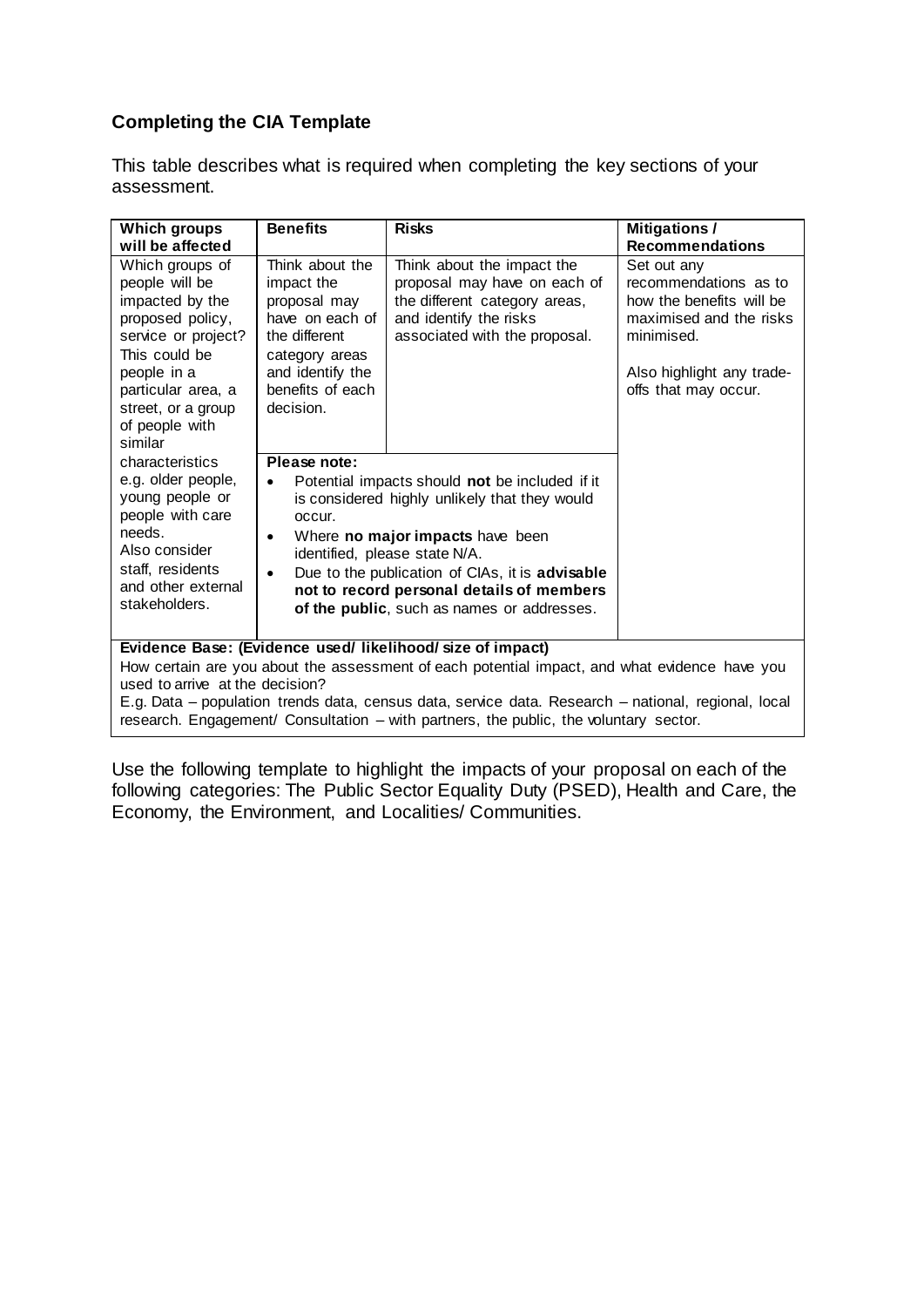### **Community Impact Assessment**

### **Public Sector Equality Duty (PSED)**

Use this section to identify if the proposal will impact on our legal obligations under the Equality Act 2010 for both residents and staff. In summary, those subject to the general equality duty must have due regard to the need to: Eliminate unlawful discrimination, harassment and victimisation, advance equality of opportunity between different groups and foster good relations between different groups.

Please consider:

- Who is currently using the service, across the protected characteristics?
- What do we know about their experiences and outcomes?
- What relevant information is available from the Census and population trends data?
- What were the findings of the engagement/consultation?
- Is there any relevant national, regional and/or local sources of research/evidence available?
- Is there any relevant information from partners or voluntary, community, social enterprise organisations?
- What is the analysis of the impact on those with relevant protected characteristics?

| <b>Protected</b>                    | <b>Which groups</b>                                                                                                                                                              | <b>Benefits</b>                                                                                                                                                                                                                                                           | <b>Risks</b>                                                                     | <b>Mitigations/</b>                                                                                                                                                                       |
|-------------------------------------|----------------------------------------------------------------------------------------------------------------------------------------------------------------------------------|---------------------------------------------------------------------------------------------------------------------------------------------------------------------------------------------------------------------------------------------------------------------------|----------------------------------------------------------------------------------|-------------------------------------------------------------------------------------------------------------------------------------------------------------------------------------------|
|                                     | Characteristics: will be affected?                                                                                                                                               |                                                                                                                                                                                                                                                                           |                                                                                  | <b>Recommendations</b>                                                                                                                                                                    |
| Race                                | <b>None</b>                                                                                                                                                                      | Activity as a<br>result of this<br>investment will<br>be equally<br>available to all<br>regardless of<br>their race                                                                                                                                                       | People from a<br>particular race<br>background may<br>feel excluded              | The opportunities<br>that result from this<br>activity will be<br>widely published<br>using a variety of<br>activities to ensure<br>no group or<br>individual feels<br>excluded.          |
| <b>Disability</b>                   | The proposals<br>could present<br>some impacts for<br>people with<br>physical disability<br>(for example.<br>those with limited<br>mobility and<br>those with<br>reduced vision) | The design of<br>proposals will be would lead to<br>compliant with<br>relevant<br>legislation to<br>ensure equity of<br>access for all. In people may be<br>many respects<br>the proposals<br>should offer<br>betterment<br>against the<br>current baseline<br>situation. | That proposals<br>new<br>programmes<br>and projects<br>with which<br>unfamiliar. | That the<br>requirements of all<br>groups are fully<br>considered as part<br>of the detailed<br>design processes to<br>ensure no negative<br>impacts for people<br>with any disabilities. |
| <b>Sex</b>                          | <b>None</b>                                                                                                                                                                      | N/A                                                                                                                                                                                                                                                                       | N/A                                                                              | N/A                                                                                                                                                                                       |
| Age                                 | <b>None</b>                                                                                                                                                                      | N/A                                                                                                                                                                                                                                                                       | N/A                                                                              | N/A                                                                                                                                                                                       |
| <b>Religion or</b><br><b>Belief</b> | None                                                                                                                                                                             | N/A                                                                                                                                                                                                                                                                       | N/A                                                                              | N/A                                                                                                                                                                                       |
| Gender<br>Reassignment              | <b>None</b>                                                                                                                                                                      | N/A                                                                                                                                                                                                                                                                       | N/A                                                                              | N/A                                                                                                                                                                                       |
| <b>Sexual</b><br><b>Orientation</b> | None                                                                                                                                                                             | N/A                                                                                                                                                                                                                                                                       | N/A                                                                              | N/A                                                                                                                                                                                       |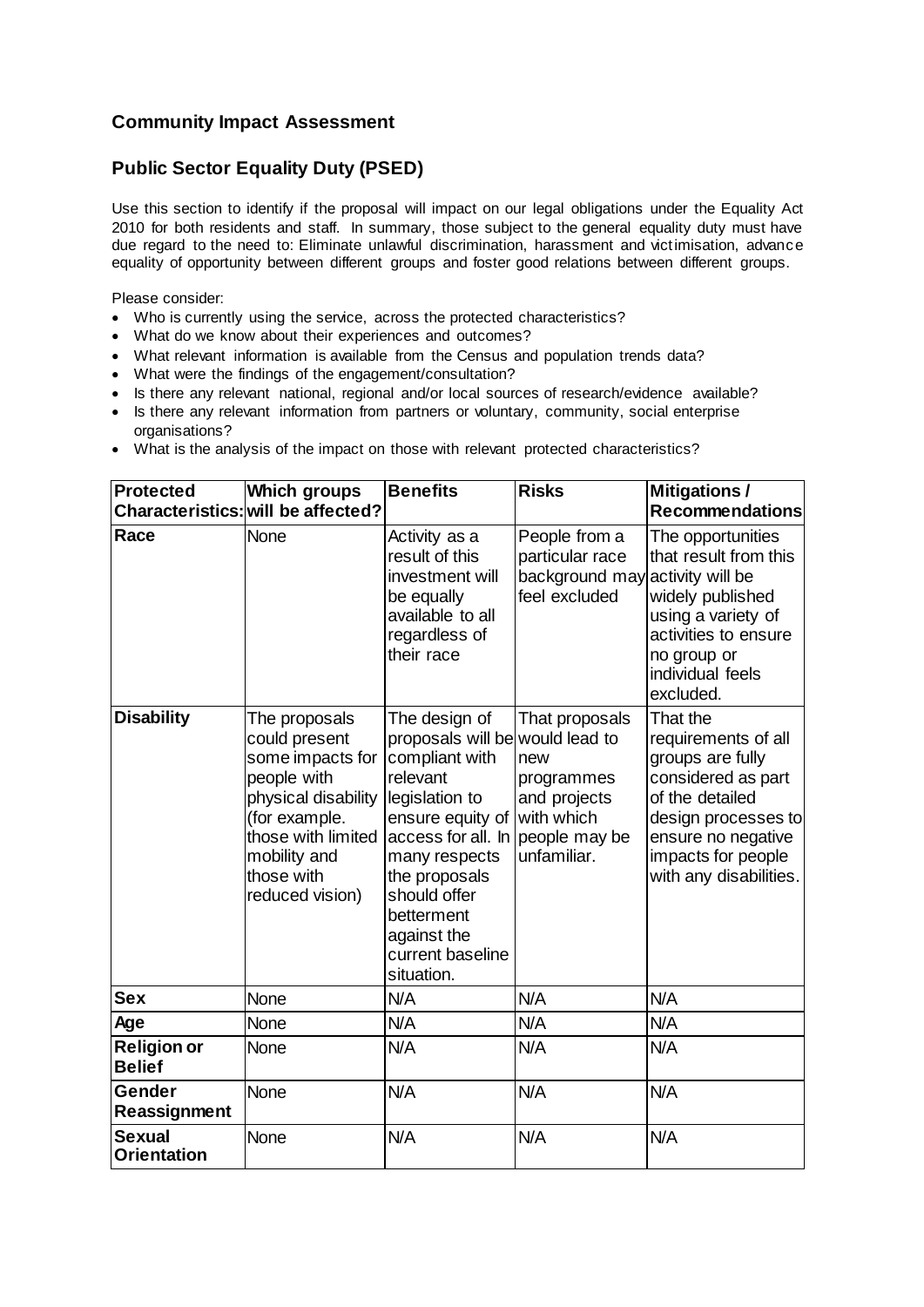| <b>Protected</b>                                                                                                                                                                                                                                | <b>Which groups</b><br>Characteristics: will be affected?                                                                                                                                                                                        | <b>Benefits</b>                                                                                                                                                                                                                                                                                   | <b>Risks</b>                                                                                                                                   | <b>Mitigations/</b><br><b>Recommendations</b>                                                                                                                                                                                                                                                                                                  |
|-------------------------------------------------------------------------------------------------------------------------------------------------------------------------------------------------------------------------------------------------|--------------------------------------------------------------------------------------------------------------------------------------------------------------------------------------------------------------------------------------------------|---------------------------------------------------------------------------------------------------------------------------------------------------------------------------------------------------------------------------------------------------------------------------------------------------|------------------------------------------------------------------------------------------------------------------------------------------------|------------------------------------------------------------------------------------------------------------------------------------------------------------------------------------------------------------------------------------------------------------------------------------------------------------------------------------------------|
| <b>Pregnancy and</b><br><b>Maternity</b>                                                                                                                                                                                                        | None                                                                                                                                                                                                                                             | N/A                                                                                                                                                                                                                                                                                               | N/A                                                                                                                                            | N/A                                                                                                                                                                                                                                                                                                                                            |
| <b>Marriage and</b><br><b>Civil</b><br><b>Partnership</b>                                                                                                                                                                                       | None                                                                                                                                                                                                                                             | N/A                                                                                                                                                                                                                                                                                               | N/A                                                                                                                                            | N/A                                                                                                                                                                                                                                                                                                                                            |
| The duty to have<br>due regard to the<br>need to eliminate<br>discrimination also<br>covers marriage and<br>civil partnerships in<br>relation to<br>employmentissues.                                                                           |                                                                                                                                                                                                                                                  |                                                                                                                                                                                                                                                                                                   |                                                                                                                                                |                                                                                                                                                                                                                                                                                                                                                |
| Impact on SCC<br><b>Staff</b>                                                                                                                                                                                                                   | The proposals<br>relate to business capacity                                                                                                                                                                                                     | Increased                                                                                                                                                                                                                                                                                         | We need to be<br>mindful that                                                                                                                  | Clear<br>communication with                                                                                                                                                                                                                                                                                                                    |
| If the proposal<br>affects SCC staff,<br>consider the<br>workforce profile<br>compared against<br>the protected<br>characteristics pre<br>and post change,<br>the impact of job<br>losses, available<br>support for staff, and<br>HR protocols. | start up and<br>support, pipeline<br>development,<br>skills<br>development and<br>regulatory work.<br>There are<br>unlikely to be any<br>impacts on SCC<br>staff other than<br>positive through<br>creating more<br>capacity and<br>opportunity. | removing some<br>pressure on<br>staff and<br>enabling them to would be<br>do more for the<br>communities of<br><b>Staffordshire</b><br>thereby helping<br>with their sense<br>of achievement.<br>Ensuring we<br>have projects in<br>place that are<br>ready to go for<br>funding<br>applications. | <b>SCC staff will</b><br>not be able to<br>apply and they<br>required to<br>declare if a<br>their family<br>applied for<br>business<br>support | staff so they<br>understand<br>potential misuse of<br>public funds.<br>Ensure a<br>close member of constructive work<br>environment where<br>staff are required<br>and are comfortable<br>to declare any<br>interests so they<br>can be taken out of<br>potentially difficult<br>situations with<br>processing<br>applications for<br>support. |

#### **Evidence Base: (Evidence used/ likelihood/ size of impact)**

The evidence used is based on experience of existing work practices and programmes and is deemed to be proportionate to these proposals.

The size of the impacts identified above are expected to be minimal and can be managed through relevant processes and safeguards built into the delivery of the relevant work streams.

#### **Health and Care**

Use this section to determine how the proposal will impact on resident's health and wellbeing, and whether the proposal will impact on the demands for, or access to health and care services. Please consider the Care Act 2014 and the Health and Social Care Act 2012.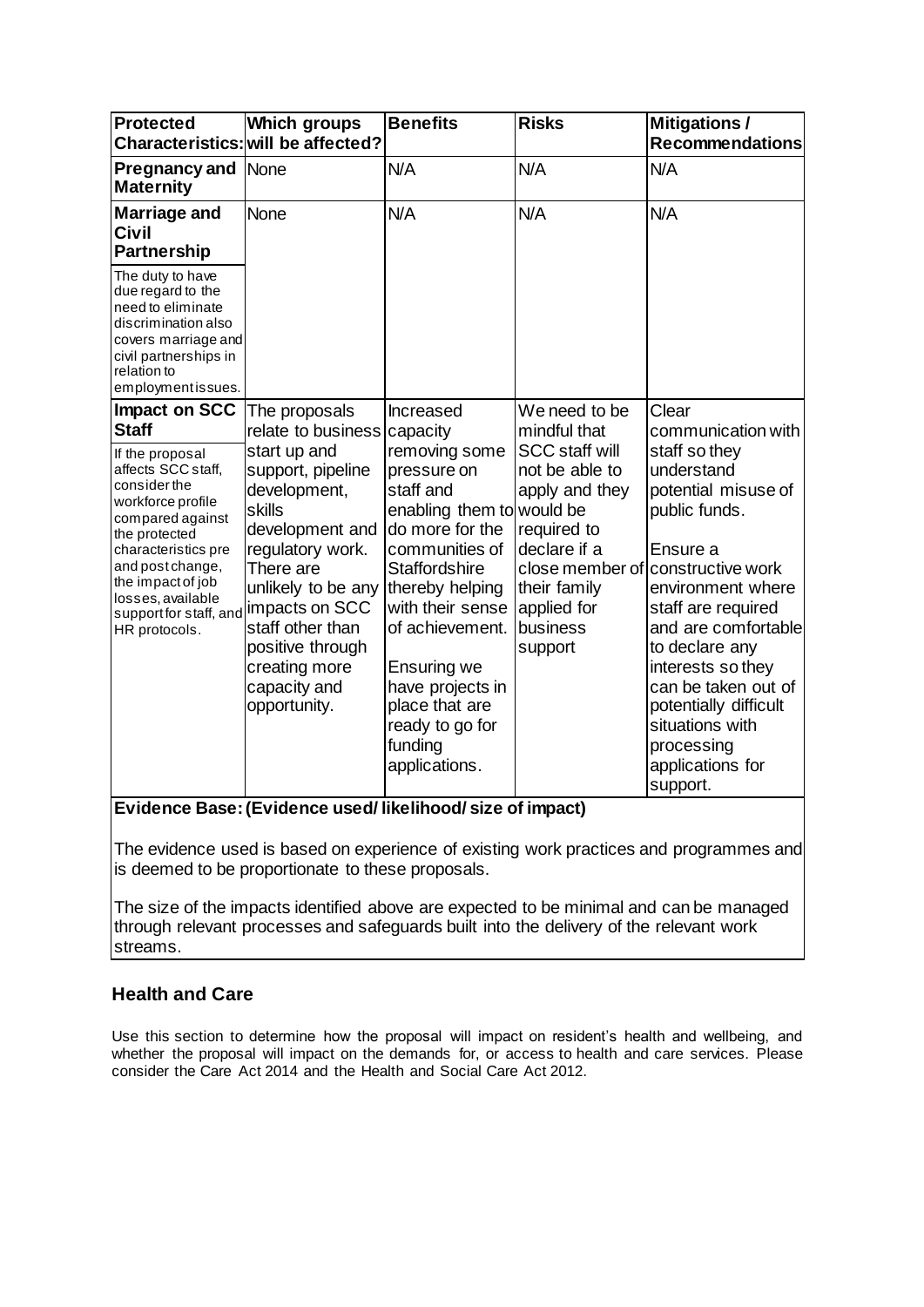| <b>Category Area</b>                                                                                                                                                                                                                                                                                               | Which groups                                                                                                                                                                                                                                                                                                              | <b>Benefits</b>                                                                               | <b>Risks</b>                                                                                        | <b>Mitigations /</b>                                                                    |
|--------------------------------------------------------------------------------------------------------------------------------------------------------------------------------------------------------------------------------------------------------------------------------------------------------------------|---------------------------------------------------------------------------------------------------------------------------------------------------------------------------------------------------------------------------------------------------------------------------------------------------------------------------|-----------------------------------------------------------------------------------------------|-----------------------------------------------------------------------------------------------------|-----------------------------------------------------------------------------------------|
| (Areas highlighted<br>are suggestions<br>only and there may<br>be other impacts in                                                                                                                                                                                                                                 | will be affected?                                                                                                                                                                                                                                                                                                         |                                                                                               |                                                                                                     | <b>Recommendations</b>                                                                  |
| these categories)                                                                                                                                                                                                                                                                                                  |                                                                                                                                                                                                                                                                                                                           |                                                                                               |                                                                                                     |                                                                                         |
| <b>Mental Health</b><br>and Wellbeing<br>Will the proposal<br>impact on the<br>mental health and<br>wellbeing of<br>residents or<br>services that<br>support those with<br><b>Mental Health</b><br>issues?                                                                                                         | None                                                                                                                                                                                                                                                                                                                      | N/A                                                                                           | N/A                                                                                                 | N/A                                                                                     |
| <b>Healthy</b><br><b>Lifestyles</b><br>Will the proposal<br>promote<br>independence and<br>personal<br>responsibility,<br>helping people to<br>make positive<br>choices around<br>physical activity,<br>healthy food and<br>nutrition, smoking,<br>problematic alcohol<br>and substance use,<br>and sexual health? | The Marmot<br>review found the<br>importance of<br>having a job was<br>central to<br>improving<br>people's life<br>quality and<br>opportunity. The<br>additional<br>capacity and<br>programmes have<br>at their core the<br>objective of<br>increasing access<br>to, ability to<br>secure and<br>availability of<br>work. | Improved health<br>outcomes as a<br>consequence of<br>wider<br>determinants of<br>employment. | There are no<br>immediate<br>risks other<br>than we cannot<br>access the<br>people in most<br>need. | A varied and<br>comprehensive<br>marketing campaign                                     |
| <b>Accidents and</b><br><b>Falls</b><br><b>Prevention</b><br>Does the proposal                                                                                                                                                                                                                                     | None                                                                                                                                                                                                                                                                                                                      | N/A                                                                                           | N/A                                                                                                 | N/A                                                                                     |
| reduce or increase<br>the risk of: falls in<br>older people,<br>childhood accidents,<br>road accidents, or<br>workplace<br>accidents?                                                                                                                                                                              |                                                                                                                                                                                                                                                                                                                           |                                                                                               |                                                                                                     |                                                                                         |
| <b>Access to</b>                                                                                                                                                                                                                                                                                                   | One of the                                                                                                                                                                                                                                                                                                                | Having a job is                                                                               | The risks to                                                                                        | Robust governance                                                                       |
| <b>Social Care</b><br>Will the proposal<br>enable people to<br>access appropriate<br>interventions at the<br>right time?                                                                                                                                                                                           | objectives of<br>having people in<br>employment and<br>as a consequence with associated<br>the opportunity for health benefits<br>a healthy lifestyle<br>will be to reduce<br>their demands on                                                                                                                            | likely to make<br>people more<br>active together                                              | are modest<br>other than<br>process                                                                 | the programme and procedures to<br>be put in place<br>based on extensive<br>experience. |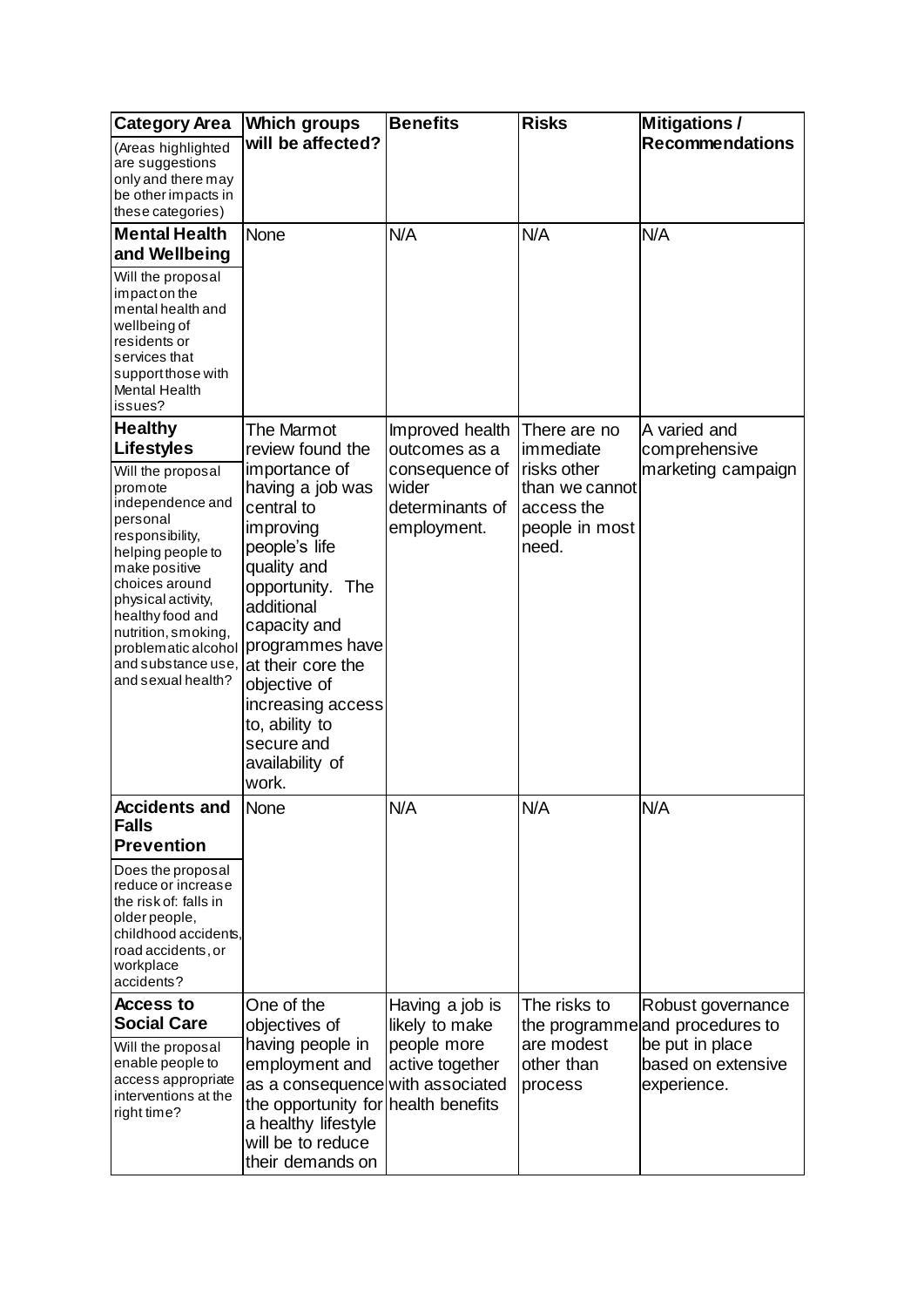| <b>Category Area</b>                                                                                                                                                       | <b>Which groups</b>       | <b>Benefits</b> | <b>Risks</b> | <b>Mitigations /</b>                                                                     |  |
|----------------------------------------------------------------------------------------------------------------------------------------------------------------------------|---------------------------|-----------------|--------------|------------------------------------------------------------------------------------------|--|
| (Areas highlighted<br>are suggestions<br>only and there may<br>be other impacts in<br>these categories)                                                                    | will be affected?         |                 |              | <b>Recommendations</b>                                                                   |  |
|                                                                                                                                                                            | the Social Care<br>system |                 |              |                                                                                          |  |
| Independent<br>Living                                                                                                                                                      | None                      | N/A             | N/A          | N/A                                                                                      |  |
| Will the proposal<br>impacton people's<br>ability to live<br>independentlyin<br>their own home.<br>with care and<br>support from family,<br>friends, and the<br>community? |                           |                 |              |                                                                                          |  |
| <b>Safeguarding</b>                                                                                                                                                        | <b>None</b>               | N/A             | N/A          | N/A                                                                                      |  |
| Will the proposal<br>ensure effective<br>safeguarding for the<br>most vulnerable in<br>our communities?                                                                    |                           |                 |              |                                                                                          |  |
| Evidence Base: (Evidence used/likelihood/size of impact)                                                                                                                   |                           |                 |              |                                                                                          |  |
| of health.                                                                                                                                                                 |                           |                 |              | Primary evidence base is the Marmot review and an appreciation of the wider determinants |  |

### **Economy**

Use this section to determine how the proposal will impact on the economy of Staffordshire and the income of residents.

| <b>Category Area</b>                                                                                                                                            | <b>Which groups</b>                                                                                                                                                                                         | <b>Benefits</b>                                                                                                          | <b>Risks</b>                  | <b>Mitigations /</b>                                                                                                                                                                        |
|-----------------------------------------------------------------------------------------------------------------------------------------------------------------|-------------------------------------------------------------------------------------------------------------------------------------------------------------------------------------------------------------|--------------------------------------------------------------------------------------------------------------------------|-------------------------------|---------------------------------------------------------------------------------------------------------------------------------------------------------------------------------------------|
| (Areas highlighted<br>are suggestions<br>only and there may<br>be other impacts in<br>these categories)                                                         | will be affected?                                                                                                                                                                                           |                                                                                                                          |                               | <b>Recommendations</b>                                                                                                                                                                      |
| <b>Economic</b>                                                                                                                                                 | The proposals                                                                                                                                                                                               | The proposals                                                                                                            | <b>Businesses</b>             | We are working to                                                                                                                                                                           |
| Growth                                                                                                                                                          | support the                                                                                                                                                                                                 | include                                                                                                                  | finding other                 | create a great                                                                                                                                                                              |
| Will the proposal<br>promote the county<br>as a "go to" location<br>for business, and<br>make it easy for<br>businesses to start<br>up, innovate and<br>expand? | delivery of<br>infrastructure to<br>enable<br>sustainable<br>growth. To<br>increase capacity<br>within planning<br>regulation, urban<br>regeneration and<br>economic growth<br>including<br>business start- | significant<br>opportunity to<br>indirectly and<br>directly improve<br>the conditions<br>Ifor new<br>business<br>growth. | locations more<br>preferable. | product in a central<br>location of the<br>country. Any loss of<br>market will be<br>mitigated by the<br>quality of the product<br>in addition to a<br>comprehensive<br>marketing campaign. |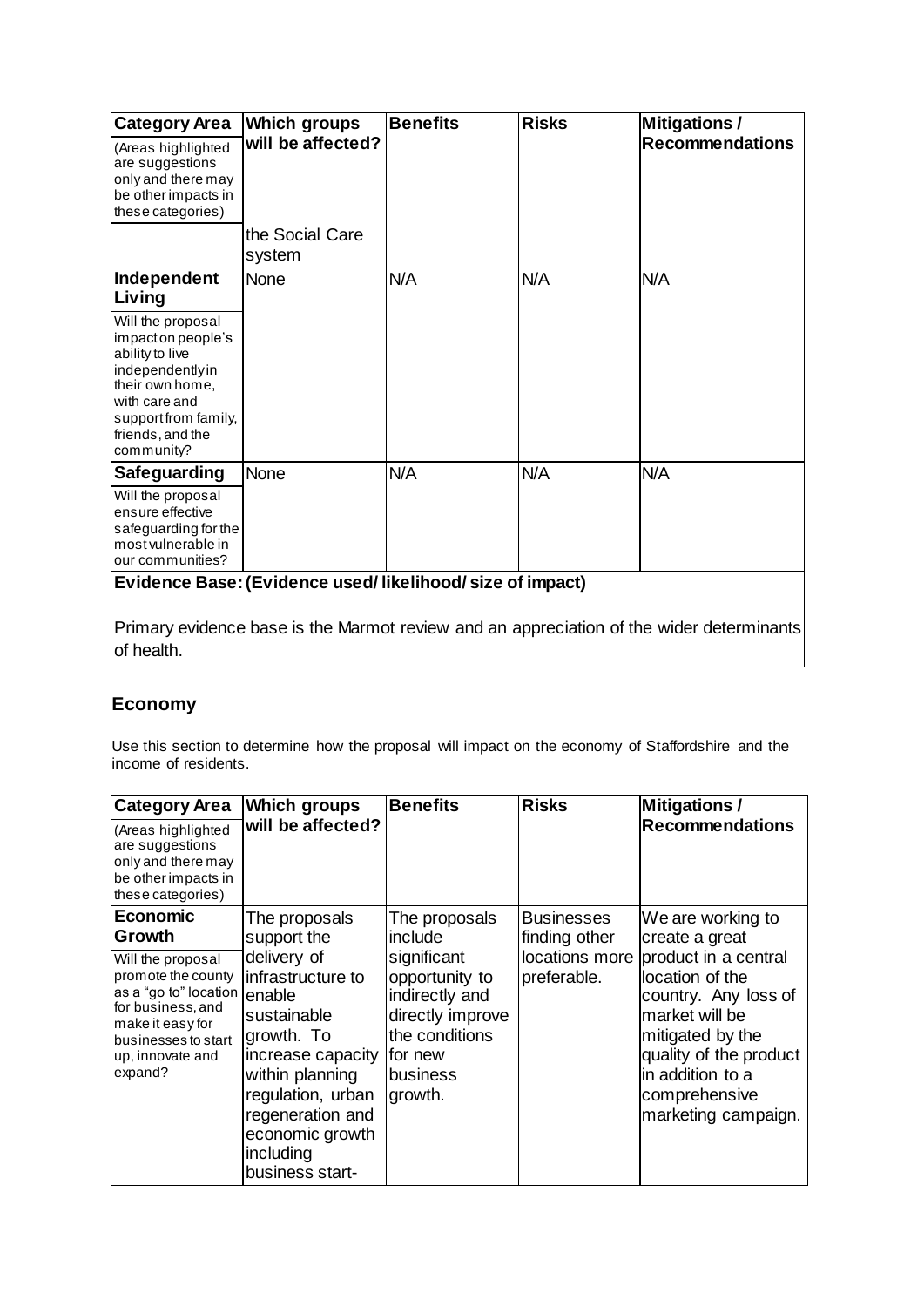| <b>Category Area</b>                                                                                                                                                | <b>Which groups</b>                                                             | <b>Benefits</b>                                                                                                                                                                                                                                                                                         | <b>Risks</b>                                                                                                 | <b>Mitigations /</b>                                                                                                                                                                                                                                |
|---------------------------------------------------------------------------------------------------------------------------------------------------------------------|---------------------------------------------------------------------------------|---------------------------------------------------------------------------------------------------------------------------------------------------------------------------------------------------------------------------------------------------------------------------------------------------------|--------------------------------------------------------------------------------------------------------------|-----------------------------------------------------------------------------------------------------------------------------------------------------------------------------------------------------------------------------------------------------|
| (Areas highlighted<br>are suggestions<br>only and there may<br>be other impacts in<br>these categories)                                                             | will be affected?                                                               |                                                                                                                                                                                                                                                                                                         |                                                                                                              | <b>Recommendations</b>                                                                                                                                                                                                                              |
|                                                                                                                                                                     | ups. The<br>programme<br>objectives are to<br>start up, innovate<br>and expand. |                                                                                                                                                                                                                                                                                                         |                                                                                                              |                                                                                                                                                                                                                                                     |
| <b>Poverty and</b><br>Income<br>Will the proposal<br>have an impacton<br>income? Will it<br>reduce the gap<br>between high and<br>low earners?                      | Potential for lower<br>income<br>individuals to<br>increase their<br>income.    | By creating the<br>conditions for<br>new economic<br>growth, there<br>are likely to be<br>more, better<br>paid<br>opportunities for<br>the local<br>workforce.                                                                                                                                          | <b>Individuals</b><br>from lower<br>income<br>backgrounds<br>are not able to<br>access<br>opportunities.     | Ensure opportunities<br>are accessible both<br>in respect of<br>physical/connectivity<br>access and through<br>skills and<br>employability<br>provision.                                                                                            |
| Workplace<br><b>Health and</b><br><b>Environments</b><br>Will the proposal<br>impact on working<br>conditions and the<br>health of<br>Staffordshire's<br>workforce? | Potentially all<br>local employees                                              | Potentially<br>positive impacts<br>through<br>improved<br>access to jobs<br>including<br>starting your<br>own business or<br>investment<br>opportunities.                                                                                                                                               | failure to<br>secure<br>external grant<br>funding<br>through<br>government<br>programmes                     | Limited take up Clear communication<br>of the grants or with all citizens of the<br>activity and<br>opportunity.                                                                                                                                    |
| Access to jobs/<br>Good quality<br>jobs<br>Will the proposal<br>create the right<br>conditions for<br>increased<br>employment in more<br>and better jobs?           | Potentially all<br>local residents                                              | By creating the<br>conditions for<br>employment<br>growth, there is<br>further<br>opportunity for<br>people to<br>access good<br>jobs. Ultimately<br>the profile of<br>employment will<br>depend on the<br>individuals<br>engaging with<br>the programme<br>and the<br>infrastructure we<br>are able to | People don't<br>come forward<br>to engage or<br>we are<br>unsuccessful<br>in securing<br>government<br>funds | Drawing on the skills<br>and expertise of the<br>team to create a first-<br>class pipeline of<br>projects for<br>government to<br>consider in addition<br>to widely marketing<br>the grants/supports<br>programmes in<br>various forms of<br>media. |
|                                                                                                                                                                     | Evidence Base: (Evidence used/likelihood/size of impact)                        | deliver.                                                                                                                                                                                                                                                                                                |                                                                                                              |                                                                                                                                                                                                                                                     |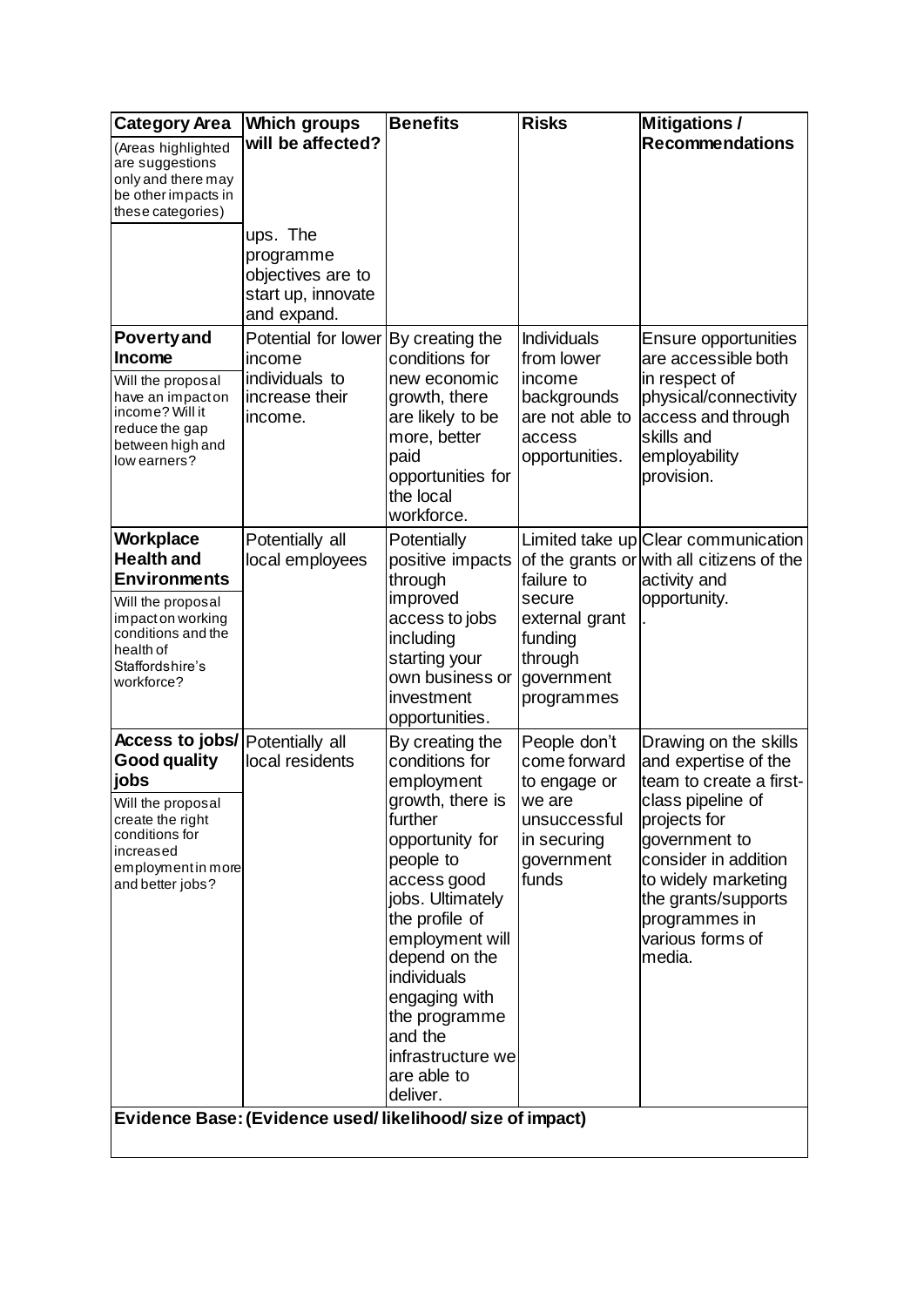| <b>Category Area</b>                                                                                    | <b>Which groups</b> | <b>Benefits</b> | <b>Risks</b> | <b>Mitigations /</b>                                                                  |
|---------------------------------------------------------------------------------------------------------|---------------------|-----------------|--------------|---------------------------------------------------------------------------------------|
| (Areas highlighted<br>are suggestions<br>only and there may<br>be other impacts in<br>these categories) | will be affected?   |                 |              | Recommendations                                                                       |
|                                                                                                         |                     |                 |              | Commercial property advice, Socio-economic contextual information and experience from |
| previous developments and projects.                                                                     |                     |                 |              |                                                                                       |
|                                                                                                         |                     |                 |              |                                                                                       |

The potential impacts (largely positive) could be significant and are presumed to have a good degree of likelihood when the project has been delivered.

#### **Environment**

Use this section to identify the impact of the proposal on the physical environment. How does the proposal support the utilisation and maintenance of Staffordshire's built and natural environments, thereby improving health and wellbeing and strengthening community assets?

| <b>Category Area</b>                                                                                                              | <b>Which groups</b>                                                                        | <b>Benefits</b>                                                                                                                                                                                                                                                            | <b>Risks</b>                                                                                                                                                                      | <b>Mitigations /</b>                                                                                                                                                                                                    |
|-----------------------------------------------------------------------------------------------------------------------------------|--------------------------------------------------------------------------------------------|----------------------------------------------------------------------------------------------------------------------------------------------------------------------------------------------------------------------------------------------------------------------------|-----------------------------------------------------------------------------------------------------------------------------------------------------------------------------------|-------------------------------------------------------------------------------------------------------------------------------------------------------------------------------------------------------------------------|
| (Areas highlighted<br>are suggestions<br>only and there may<br>be other impacts in<br>these categories)                           | will be affected?                                                                          |                                                                                                                                                                                                                                                                            |                                                                                                                                                                                   | <b>Recommendations</b>                                                                                                                                                                                                  |
| <b>Built</b><br>Environment/<br><b>Land Use</b><br>Will the proposal<br>impact on the built<br>environmentand<br>land use?        | Potentially all<br>users of the<br>surrounding built<br>environment and<br>wider land use. | The proposals<br>will deliver<br>employment<br>primarily for<br>micro and SMEs factors are<br>also linked to<br>the provision of<br>infrastructure to<br>deliver larger<br>scale sites<br>preferably on<br>'brownfield' land<br>which has been<br>vacant for some<br>time. | There are<br>minimal risks<br>providing other<br>mitigating<br>advanced<br>including the<br>development<br>of sustainable<br>modes of<br>transport and<br>digital<br>connectivity | Working across<br>teams to ensure any<br>environmental<br>impact is mitigated<br>against or off set.                                                                                                                    |
| <b>Rural</b><br>Environment<br>Will the proposal<br>impact on the rural<br>natural environment<br>or on access to<br>open spaces? | There is potential<br>impact through<br>infrastructure<br>provision                        | The programme<br>will develop a<br>robust and<br>growing<br>economy in<br>Staffordshire.<br>Ideally this will<br>prevent people<br>from having to<br>travel further<br>afield for                                                                                          | There are<br>minimal risks<br>other than the<br>presence of<br>new<br>infrastructure<br>and<br>subsequent<br>development,<br>together with<br>its relationship                    | The statutory<br>planning process will<br>safeguard the<br>amenity of the rural<br>environment as a<br>result of<br>infrastructure<br>improvements.<br>These will have the<br>objective of people<br>being able to move |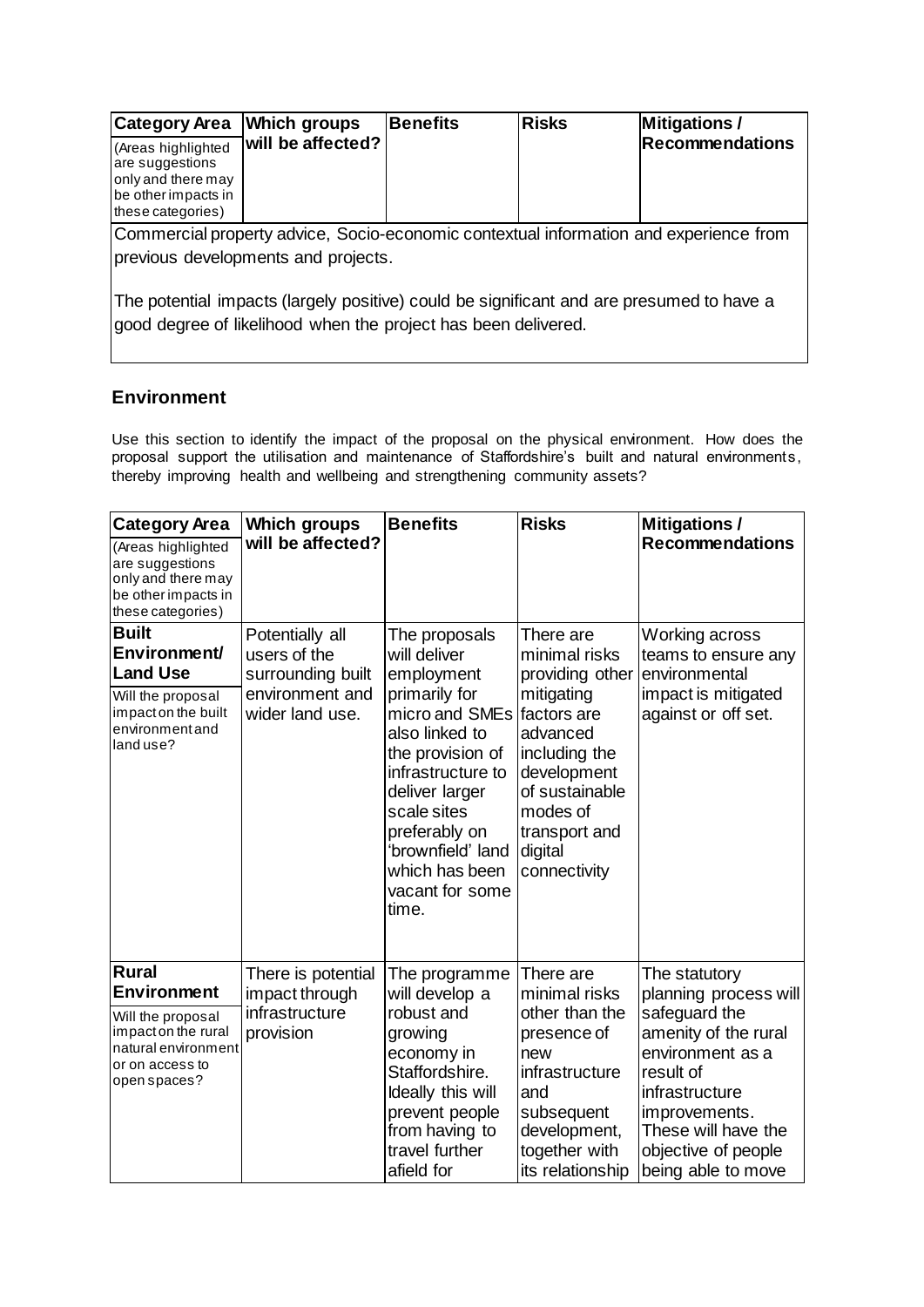|                                                                                                                                                                                                                      |                                                                                                                                                                                       | employment.<br>Proposals will<br>have a green<br>thread running<br>through them to<br>work to ensure<br>rural impact is<br>minimised. | with the<br>surrounding<br>environment.                                                                              | around more freely,<br>less congestion and<br>therefore improved<br>air quality.                                                                                                                                                                 |
|----------------------------------------------------------------------------------------------------------------------------------------------------------------------------------------------------------------------|---------------------------------------------------------------------------------------------------------------------------------------------------------------------------------------|---------------------------------------------------------------------------------------------------------------------------------------|----------------------------------------------------------------------------------------------------------------------|--------------------------------------------------------------------------------------------------------------------------------------------------------------------------------------------------------------------------------------------------|
| Air, Water and<br><b>Land Quality</b><br>Will the proposal<br>affect air quality<br>(e.g. vehicle,<br>industrial or<br>domestic<br>emissions), drinking<br>water quality or land<br>quality (e.g.<br>contamination)? | Potentially impact Modern<br>on wider air<br>quality due to<br>increased vehicle<br>movements<br>through<br>infrastructure.<br>No anticipated<br>change to water<br>and land quality. | infrastructure<br>designed to<br>have a minimum<br>impact on the<br>environment.                                                      | Increased<br>pollution from<br>vehicle<br>movements<br>(both for<br>vehicles<br>servicing end<br>user<br>operations) | Travel Plan as part<br>of statutory planning<br>process to ensure<br>sustainable travel<br>modes wherever<br>employees and possible. Potential to<br>minimise vehicle<br>movements and to<br>encourage electric<br>vehicles etc. by end<br>users |
| <b>Waste and</b><br><b>Recycling</b><br>Will the proposal<br>affect waste (e.g.<br>disposal) and<br>recycling?                                                                                                       | Additional<br>demand for<br>service                                                                                                                                                   | N/A                                                                                                                                   | Additional<br>demand for<br>services                                                                                 | Design efficient<br>approaches to waste<br>management into<br>proposals                                                                                                                                                                          |
| <b>Agriculture and No</b><br>Food<br><b>Production</b><br>Will the proposal<br>affect the production<br>of healthy,<br>affordable and<br>culturally acceptable<br>food?                                              |                                                                                                                                                                                       | N/A                                                                                                                                   | N/A                                                                                                                  | N/A                                                                                                                                                                                                                                              |
| <b>Transport</b><br>Will the proposal<br>affect the ability of<br>people/<br>communities/<br>business to travel?<br>Will the proposal<br>impacton walking/<br>cycling<br>opportunities?                              | Proposals will<br>include new<br>cycling and<br>walking<br>infrastructure<br>across the county.                                                                                       | New cycling and N/A<br>walking<br>infrastructure to<br>improve local<br>connectivity.                                                 |                                                                                                                      | N/A                                                                                                                                                                                                                                              |
| <b>Noise</b><br>Will the proposal<br>cause disruptive<br>noise?                                                                                                                                                      | For infrastructure<br>there will be some<br>noise disruption<br>through the<br>construction and<br>operational<br>phases if funding<br>is secured as part                             | <b>N/A</b>                                                                                                                            | Risk of noise<br>disruption<br>during<br>construction.<br>Some<br>business and<br>commercial<br>activities will      | Statutory planning<br>process and design<br>of development will<br>minimise any<br>resultant noise<br>implications.                                                                                                                              |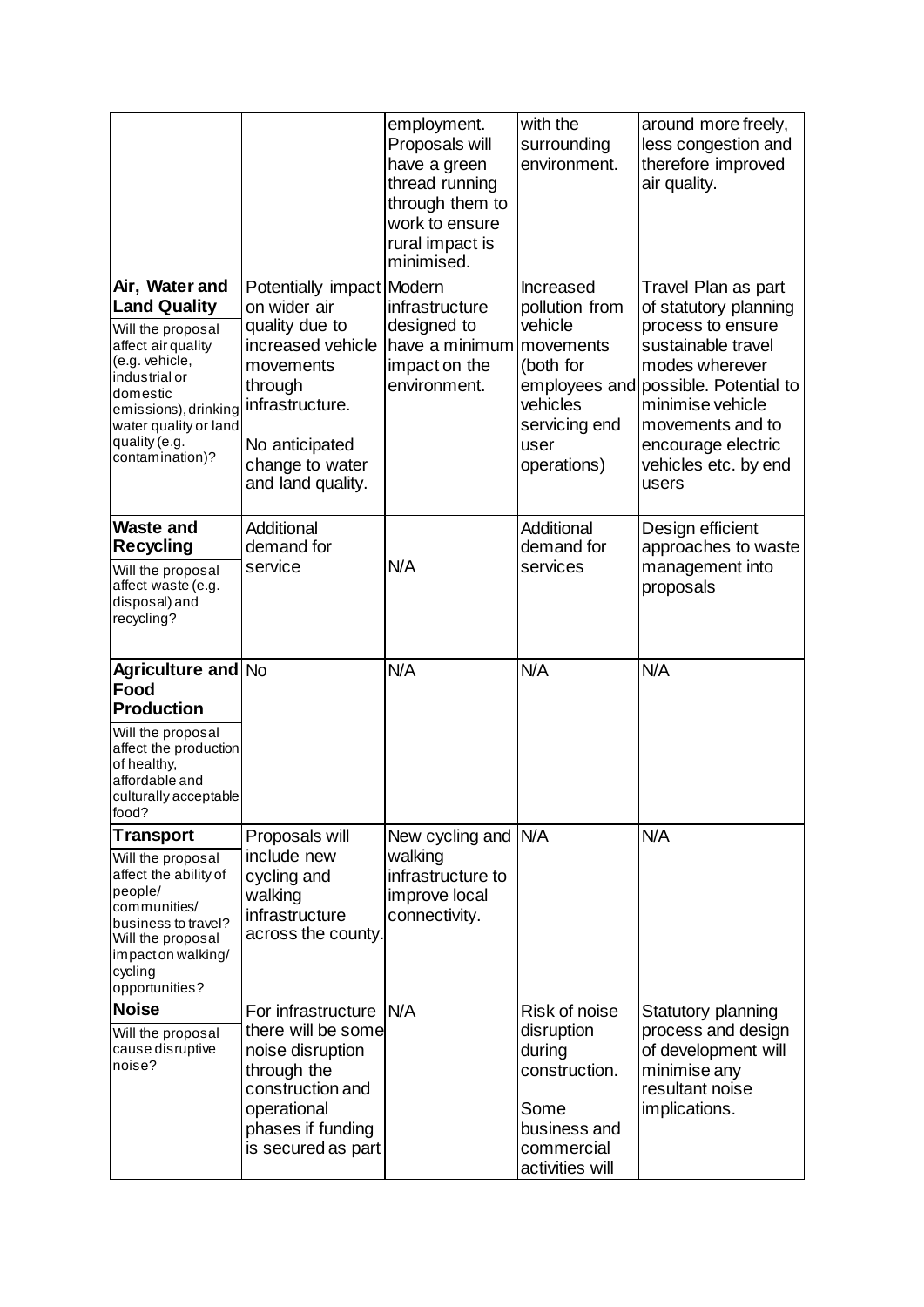|                                                                                               | of the bidding<br>process.                                                                                                                 |                                             | have an<br>element of<br>noise attached<br>to them<br>although these         |                                                                                                                                                                                                         |
|-----------------------------------------------------------------------------------------------|--------------------------------------------------------------------------------------------------------------------------------------------|---------------------------------------------|------------------------------------------------------------------------------|---------------------------------------------------------------------------------------------------------------------------------------------------------------------------------------------------------|
|                                                                                               |                                                                                                                                            |                                             | will be within<br>the parameters<br>of industrial<br>and associated<br>uses. |                                                                                                                                                                                                         |
| <b>Climate</b><br>Change<br>Does this proposal<br>have any Climate<br>Change<br>implications? | There are likely to Proposals are<br>be carbon related<br><i>implications</i><br>related to the<br>proposals to grow mind.<br>the economy. | being designed<br>with<br>sustainability in | Additional<br>travel to and<br>from locations                                | Accessibility to<br>business areas by<br>sustainable modes<br>of businesses.   to be encouraged.<br>Green thread will be<br>enshrined through<br>grant propositions<br>and infrastructure<br>proposals. |
|                                                                                               | Evidence Base: (Evidence used/likelihood/size of impact)                                                                                   |                                             |                                                                              |                                                                                                                                                                                                         |

We have a growing population and the need to help them to generate and deliver economic activity is vital to their own standard and quality of life as well as the collective community of Staffordshire.

#### **Localities / Communities**

Use this section to identify the impact of the proposal on communities. How will the proposal strengthen community capacity to create safer and stronger communities? It is important to recognise the different localities and communities your proposal may impact upon and identify any communities that could be more adversely impacted than others. Strategic Delivery Managers (SDMs) have a great deal of knowledge about their relevant locality and they must be engaged with as part of your Project Team at an early stage of the process.

| <b>Category Area</b>                                                                                    | <b>Which groups</b> | <b>Benefits</b>          | <b>Risks</b> | <b>Mitigations /</b>   |
|---------------------------------------------------------------------------------------------------------|---------------------|--------------------------|--------------|------------------------|
| (Areas highlighted<br>are suggestions<br>only and there may<br>be other impacts in<br>these categories) | will be affected?   |                          |              | <b>Recommendations</b> |
| Community                                                                                               | Potential           | TBC                      | TBC          | TBC                    |
| Development/                                                                                            | opportunities for   |                          |              |                        |
| <b>Capacity</b>                                                                                         | community           |                          |              |                        |
| Will the proposal                                                                                       | groups may          |                          |              |                        |
| affect opportunities<br>to work with                                                                    | emerge as the       |                          |              |                        |
| communities and                                                                                         | proposals are       |                          |              |                        |
| strengthen or                                                                                           | further developed.  |                          |              |                        |
| reduce community<br>capacity?                                                                           |                     |                          |              |                        |
| Crime/                                                                                                  | Infrastructure to   | To be designed           | <b>NA</b>    | <b>NA</b>              |
| <b>Community</b>                                                                                        | be designed with    | to appropriate           |              |                        |
| <b>Safety</b>                                                                                           | community safety    | <b>British standards</b> |              |                        |
| Will the proposal<br>supporta joint                                                                     | in mind             |                          |              |                        |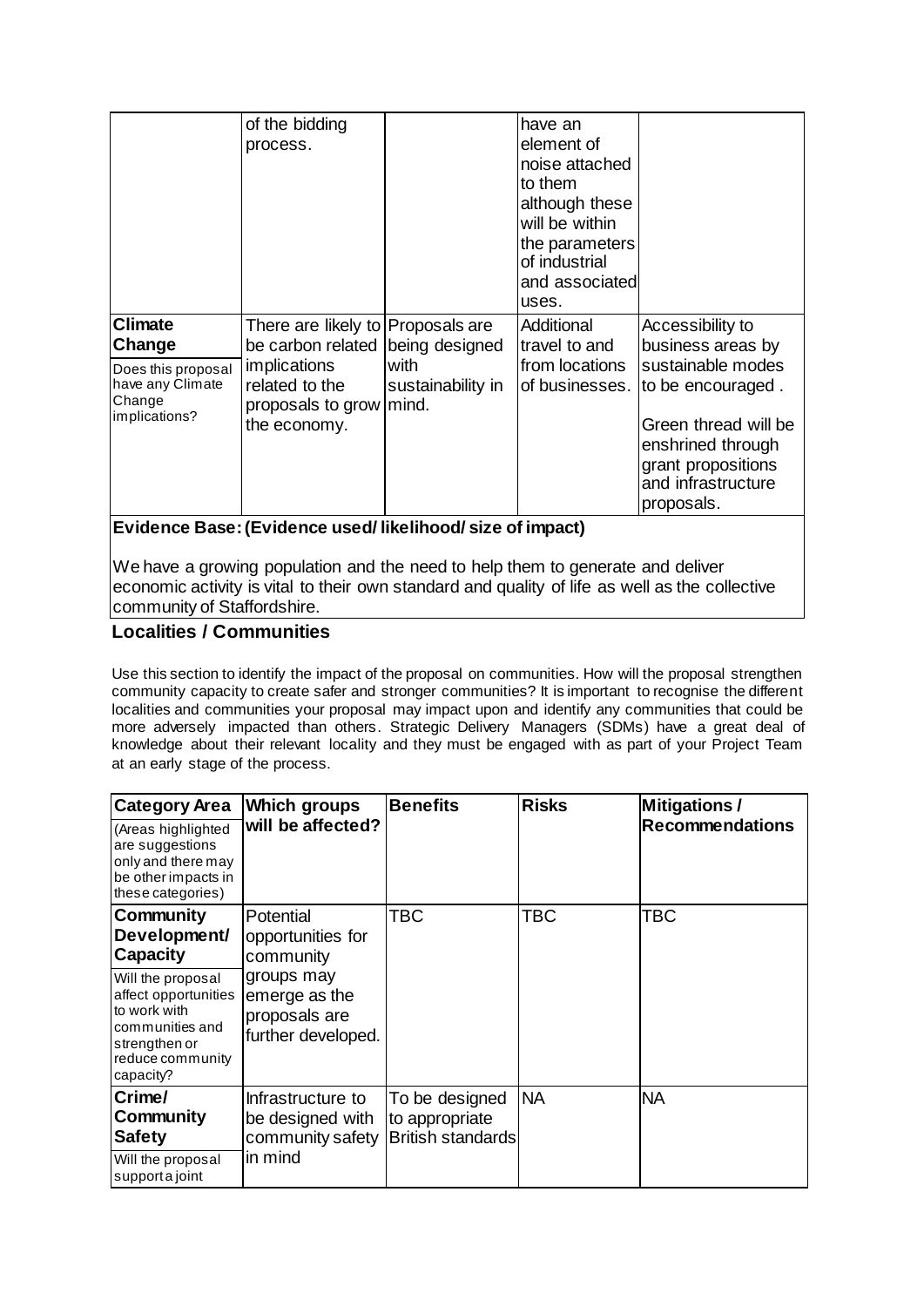| approach to<br>responding to crime<br>and addressing the<br>causes of crime?                                                                                                                                                                                                                       |                                                                                                  |                                                                                                                                                                                                                                                                               |                                        |                                                                                                                                           |
|----------------------------------------------------------------------------------------------------------------------------------------------------------------------------------------------------------------------------------------------------------------------------------------------------|--------------------------------------------------------------------------------------------------|-------------------------------------------------------------------------------------------------------------------------------------------------------------------------------------------------------------------------------------------------------------------------------|----------------------------------------|-------------------------------------------------------------------------------------------------------------------------------------------|
| <b>Educational</b><br>Attainment and<br><b>Training</b><br>Will the proposal<br>supportschool<br>improvementand<br>help to provide<br>access to a good<br>education?<br>Will the proposal<br>support the<br>improved supply of<br>skills to employers<br>and the<br>employability of<br>residents? | Potential for new<br>entrants into the<br>labour market<br>through<br>employment<br>opportunity. | Proposals would<br>include<br>education/skills<br>components<br>subject to the<br>demand from<br>relevant<br>providers.<br>In developing<br>new and thriving<br>business<br>communities,<br>there is a<br>chance to truly<br>raise aspirations<br>among local<br>communities. | Opportunities<br>local<br>individuals. | Potential to develop<br>are not open to joint work and skills<br>plans as part of<br>proposals to link<br>opportunities for end<br>users. |
| Leisure and<br><b>Culture</b><br>Will the proposal<br>encourage people to<br>participate in social<br>and leisure activities<br>that they enjoy?                                                                                                                                                   | <b>No</b>                                                                                        | N/A                                                                                                                                                                                                                                                                           | N/A.                                   | N/A                                                                                                                                       |
| Volunteering<br>Will the proposal<br>impacton<br>opportunities for<br>volunteering?                                                                                                                                                                                                                | <b>No</b>                                                                                        | N/A                                                                                                                                                                                                                                                                           | N/A                                    | N/A                                                                                                                                       |
| <b>Best Start</b>                                                                                                                                                                                                                                                                                  | <b>No</b>                                                                                        | N/A                                                                                                                                                                                                                                                                           | N/A                                    | N/A                                                                                                                                       |
| Will the proposal<br>impact on parental<br>support (pre or<br>postnatally), which<br>helps to ensure that<br>children are school-<br>ready and have high<br>aspirations, utilising<br>a positive parenting<br>approach?                                                                            |                                                                                                  |                                                                                                                                                                                                                                                                               |                                        |                                                                                                                                           |
| <b>Rural</b>                                                                                                                                                                                                                                                                                       | <b>No</b>                                                                                        | N/A                                                                                                                                                                                                                                                                           | N/A                                    | N/A                                                                                                                                       |
| <b>Communities</b><br>Will the proposal<br>specificallyimpact<br>on rural<br>communities?                                                                                                                                                                                                          |                                                                                                  |                                                                                                                                                                                                                                                                               |                                        |                                                                                                                                           |
| Evidence Base: (Evidence used/likelihood/size of impact)<br>End users for the programmes have not been identified at this stage so at this point                                                                                                                                                   |                                                                                                  |                                                                                                                                                                                                                                                                               |                                        |                                                                                                                                           |

estimated impacts have been identified.